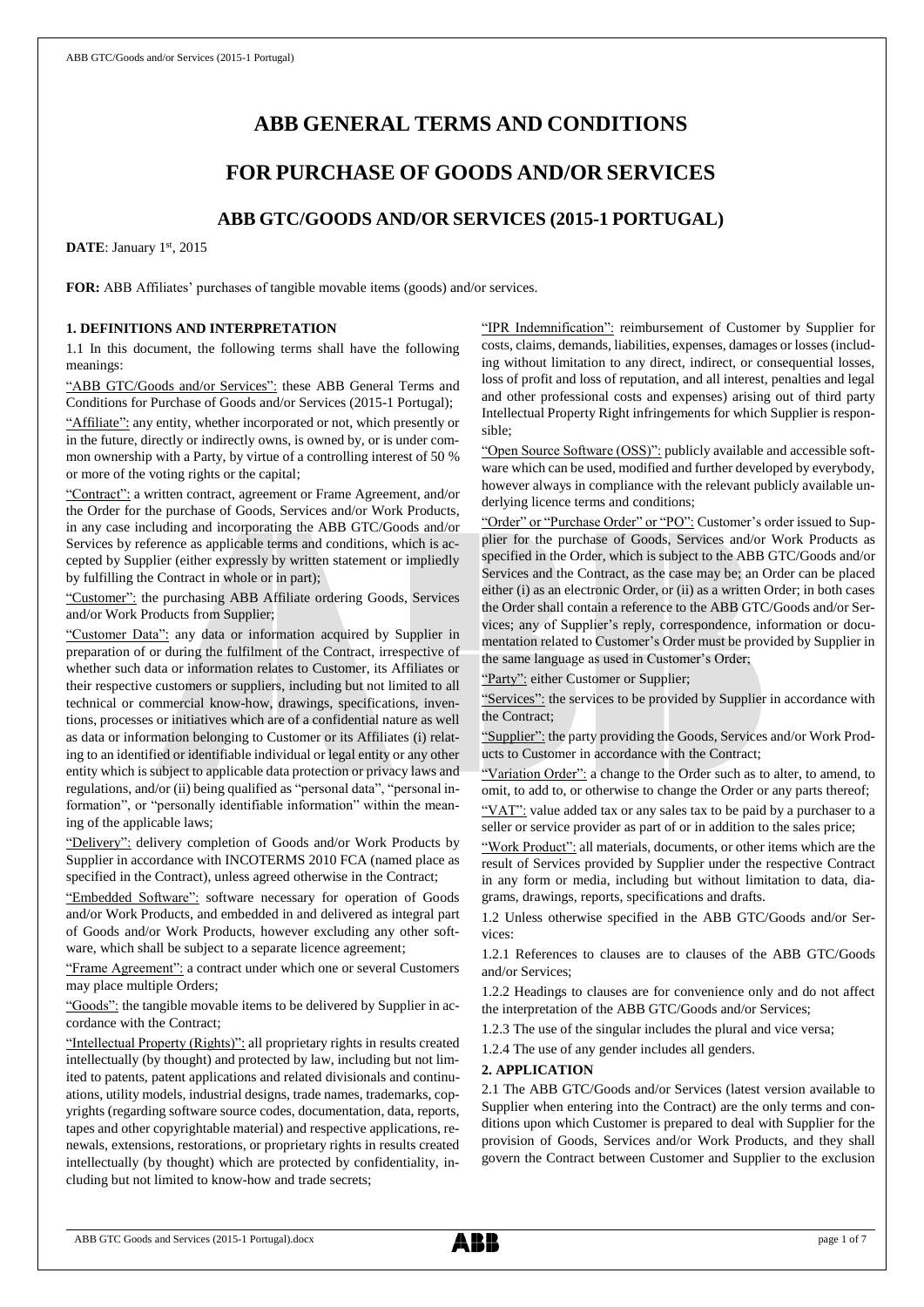of all other terms or conditions, except if and to the extent otherwise expressly agreed in writing between Customer and Supplier.

2.2 No terms or conditions endorsed upon, delivered with or contained in Supplier's quotations, acknowledgements or acceptances of Orders, specifications or similar documents will form part of the Contract, and Supplier waives any right which it otherwise might have to rely on such other terms or conditions.

2.3 Customer's Order may specify a limited time period for acceptance; after expiry of such time period without Supplier's acceptance, the Order shall no longer be binding on Customer.

2.4 Any amendments to the Contract, including the ABB GTC/Goods and/or Services, shall have no effect unless expressly agreed in writing and signed by duly authorised representatives of Customer and Supplier.

2.5 References in the ABB GTC/Goods and/or Services to any statute or statutory provision shall be construed as a reference to that statute or provision as in effect at the date when the Order was placed, unless decided otherwise by Customer.

## **3. SUPPLIER'S RESPONSIBILITIES**

3.1 Supplier shall deliver the Goods and/or Work Products and provide the Services:

3.1.1 in accordance with the applicable laws and regulations;

3.1.2 in accordance with the quality standards stated under Clause 9.1 and specified in the Contract;

3.1.3 free from defects and from any rights of third parties;

3.1.4 on the due date specified in the Contract;

3.1.5 in the quantity specified in the Contract;

3.1.6 in accordance with all specifications, specified materials, workmanship, and respective documentation;

3.1.7 in accordance with all Customer instructions, including but without limitation to its health, safety and environmental requirements and policies; and

3.1.8 fit for any particular purpose expressly or impliedly made known to Supplier in the Contract or, in absence thereof, fit for the purposes for which goods, work products, or services of the same description or the same or similar type would ordinarily be used.

3.2 Supplier shall not substitute or modify any of the materials contained in the Goods and/or Work Products, or used for provision of the Services, or make any changes to the design of the Goods and/or Work Products without Customer's prior written approval.

3.3 Supplier shall take care that the Goods and/or Work Products are contained or packaged in the manner usual for such Goods and/or Work Products or, where there is no such manner, in a manner adequate to preserve and protect the Goods and/or Work Products until Delivery.

3.4 Supplier shall submit invoices in an auditable form, complying with Supplier's and Customer's applicable local mandatory law, generally accepted accounting principles and the specific Customer requirements, containing the following minimum information: Supplier name, address and reference person including contact details (telephone, email etc.); invoice date; invoice number; Order number (same as stated in the Order); Supplier number (same as stated in the Order); address of Customer; quantity; specification of Goods, Services and/or Work Products supplied; price (total amount invoiced); currency; tax or VAT amount; tax or VAT number; Authorized Economic Operator and/or Approved Exporter Authorization number and/or other customs identification number, if applicable; payment terms.

3.5 Supplier shall invoice Customer separately from despatch of the Goods and/or Work Products and/or provision of the Services. Invoices shall be sent to the billing address specified in the Order.

3.6 Expenses not agreed in writing by Customer will not be reimbursed. 3.7 Services provided and charged on the basis of hourly rates require written confirmation of Supplier's time sheets by Customer. Supplier shall submit the respective time sheets to Customer for such confirmation in due time. Confirmation of the time sheet shall not be construed as acknowledgement of any claims. Customer shall not be obliged to pay invoices based on time sheets which are not confirmed in writing by Customer.

3.8 Customer may issue Variation Orders to Supplier to alter, amend, omit, add to, or otherwise change ordered Goods, Services and/or Work Products or parts thereof, and Supplier shall carry out all such reasonable Variation Orders. The Parties shall agree on the impact of the Variation Order on applicable prices. In case no such agreement on the price impact is reached within reasonable time, Supplier shall perform the Variation Order with the agreement that the impact on the price or possible compensation payments shall be calculated in accordance with the following principles and their hierarchical order: (i) agreed unit price list, (ii) lump sum to be agreed between the Parties, (iii) agreed cost plus profit margin basis or, (iv) as a combination of these methods. If the agreed unit price list does not cover the subject matter of the Variation Order, an additional price list used for similar goods, services and/or work products shall be agreed by the Parties and added to the existing unit price list. Supplier shall not postpone or delay the performance of a Variation Order on the grounds of dispute, or that the Variation Order is subject to acceptance by Supplier, or agreeing to the value amount, or extension of time. Variation Orders requested by Supplier shall only become effective after express written confirmation by Customer.

3.9 In no event Supplier shall suspend or delay the Delivery of any Goods and/or Work Products or the provision of any Services to Customer. In the event of Force Majeure Clause 16 shall apply.

3.10 Supplier shall hire in its own name all employees required to effectively provide the Goods, Services and/or Work Products, who shall not, under any circumstances, act as Customer's employees.

3.11 Supplier assumes full and exclusive responsibility for any accident or occupational disease occurred to its employees and its subcontractors in relation to the provision of the Goods, Services and/or Work Products.

3.12 Supplier shall be solely and exclusively responsible for any claims and/or lawsuits filed by its employees and/or subcontractors, and shall, without any limitations, defend, indemnify and hold Customer harmless from and against any claim, proceeding, action, fine, loss, cost and damages arising out of or relating to any such claims and/or lawsuits, and any noncompliance with legislation, regulations, codes of practice, guidance and other requirements of any relevant government or governmental agency applicable to Supplier, its employees or subcontractors, and Supplier shall compensate Customer for all losses and expenses whatsoever resulting therefrom. Supplier undertakes to voluntarily and at its own cost appear in court, if requested by Customer, acknowledging its status as sole and exclusive employer, and to provide Customer with any and all requested documentation and information necessary to ensure proper legal defence of Customer in court. The preceding sentence shall not apply if and to the extent the liability or damage was caused by Customer's gross negligence or intentional act.

3.13 Customer is authorized to make any payments due to Supplier's employees and subcontractors performing Services, or providing Goods and/or Work Products under the Contract, in order to avoid lawsuits, liens or encumbrances. Such payments may be made through withholding Supplier's credits, through offsetting or in any other way. Supplier shall provide any support requested by Customer with regard to such payments and indemnify Customer for any payments made.

## **4. CUSTOMER'S RESPONSIBILITIES**

4.1 In consideration of the Goods and/or Work Products delivered, or the Services provided by Supplier in accordance with the Contract, Customer shall pay to Supplier the purchase price stated in the Contract

ABB GTC Goods and Services (2015-1 Portugal).docx page 2 of 7

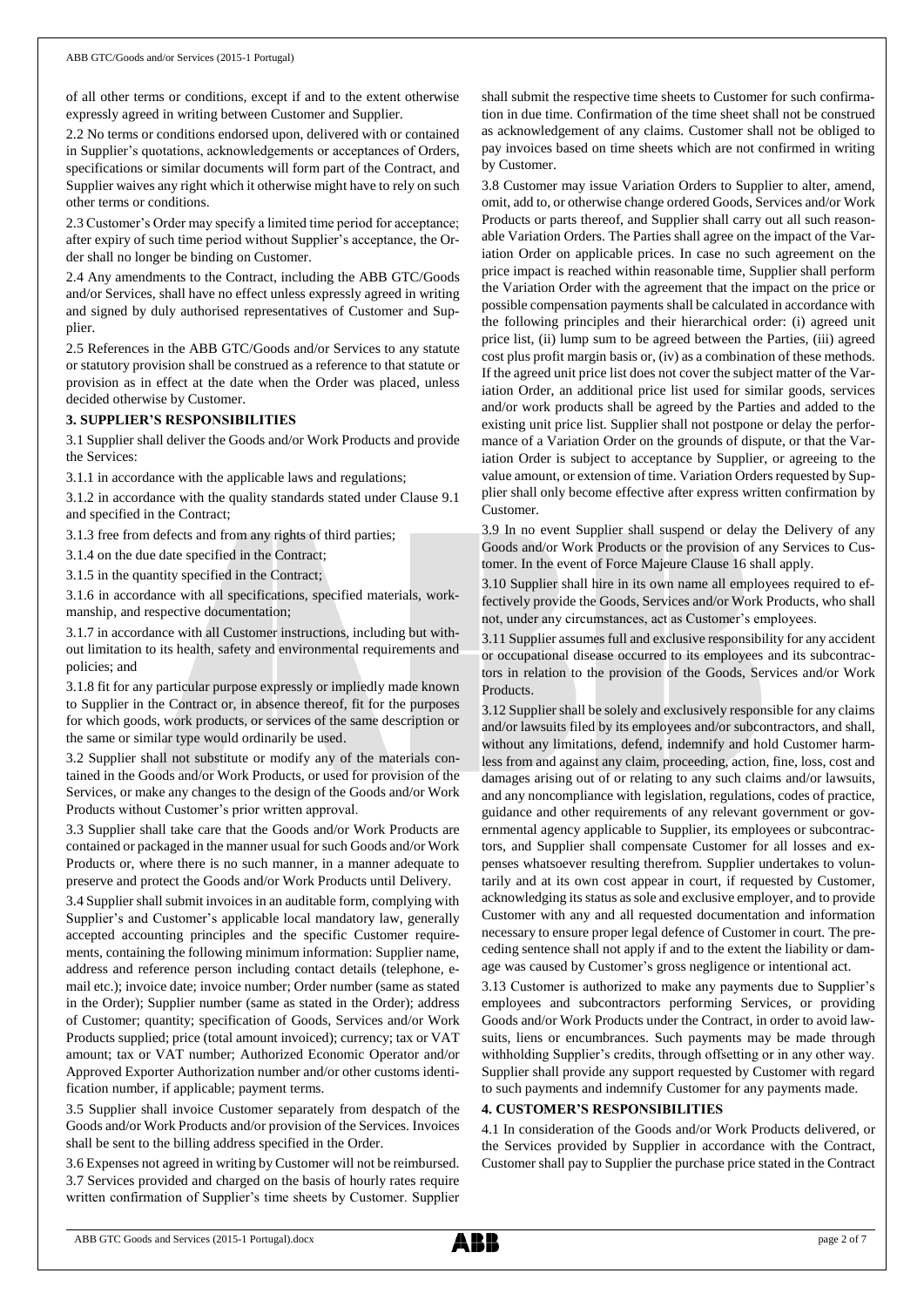within the agreed payment terms provided the invoice fulfils the requirements of Clauses 3.4 and 3.5. In the event that the payment terms are determined by mandatory applicable law, such terms shall prevail.

4.2 If Goods and/or Work Products delivered or Services provided are subject to inspection, testing, or acceptance by Customer and/or its authorised representatives, no payments shall become due before the results of such inspection, testing, or acceptance are available and confirm that the Goods, Services and/or Work Products conform with the Contract and with any specifications and/or patterns supplied or advised by Customer to Supplier.

4.3 Customer reserves the right to set off such amount owed to Supplier, or withhold payment for Goods, Services and/or Work Products not provided in accordance with the Contract.

#### **5. DELIVERY, PERFORMANCE OF SERVICES**

5.1 Unless agreed otherwise in the Contract, the Goods and/or Work Products shall be delivered in accordance with INCOTERMS 2010 FCA, to the place defined in the Contract, or, if no such place has been defined, to Customer's place of business.

5.2 The Services shall be provided at the place specified in the Contract, or, if no such place has been specified, at Customer's place of business.

5.3 Supplier shall deliver latest at the time of acceptance of the Contract the following minimum information (unless where explicitly not required by Customer): Order number, date of Order, number of packages and contents, the customs tariff numbers of the country of consignment, and the countries of origin for all Goods and/or Work Products to be delivered. For controlled Goods, Services and/or Work Products, the relevant national export control numbers must be indicated and, if the Goods, Services and/or Work Products are subject to U.S. export regulations, the U.S. Export Control Classification Numbers (ECCN) or classification numbers of the International Traffic In Arms Regulations (ITAR) must be specified. Proofs of preferential origin as well as conformity declarations and marks of the country of consignment or destination are to be submitted without being requested; certificates of origin upon request. Supplier shall state the accurate and complete Order number disclosed to Customer on all invoices (in particular but not limited to commercial, pro forma or customs invoices). Supplier shall be fully liable for all damages resulting from a breach of this obligation, in particular but not limited to damages for delay.

5.4 The Goods and/or Work Products shall be delivered, and Services shall be provided during Customer's business hours unless otherwise requested by Customer.

5.5 Upon Delivery, Supplier (or its appointed carrier) shall provide Customer, together with a delivery note, any other required export and import documents not mentioned in Clause 5.3. In the event that Customer has approved partial delivery, such delivery note shall also include the outstanding balance remaining to be delivered.

5.6 Ownership (title) of the Goods and/or Work Products shall pass to Customer at Delivery, except if agreed otherwise in writing. To the extent that the Goods and/or Work Products contain Embedded Software, ownership (title) regarding such Embedded Software shall not be passed to Customer, however Customer and all users shall have a worldwide, irrevocable, perpetual, transferable, non-exclusive, royaltyfree right to use the Embedded Software as an integral part of such Goods and/or Work Products or for servicing either of them. In the event the Embedded Software or any part thereof is owned by a third party, Supplier shall be responsible for obtaining the respective software licences necessary from the third party before Delivery to comply with its obligations under the Contract.

#### **6. ACCEPTANCE**

6.1 Customer shall not be deemed to have accepted any Goods, Services and/or Work Products until it has had reasonable time to inspect or test them following Delivery or, in case a defect in the Goods, Services and/or Work Products was not reasonably detectable during the

inspection, within a reasonable time period after such defect has become apparent. Any obligation of Customer to inspect the Goods, Services and/or Work Products, shall be limited to quantity and type, and visible defects or damages resulting from transport.

6.2 The Parties may agree on a certain acceptance procedure, in which case acceptance shall be subject to Customer's explicit written acceptance statement. Supplier shall inform Customer in writing within a reasonable time period in advance when the Goods, Services and/or Work Products are ready for inspection, testing, or acceptance.

6.3 If any Goods, Services and/or Work Products do not comply with Clause 3 (Supplier's Responsibilities), or are otherwise not in conformity with the Contract, then, without limiting any other right or remedy that Customer may have under Clause 10 (Remedies), Customer may reject the Goods, Services and/or Work Products and/or request replacement by Goods, Services and/or Work Products conforming with the Contract or recover all payments made to Supplier.

## **7. DELAY**

If the Delivery of Goods and/or Work Products or the provision of Services does not comply with the agreed date(s) then, without prejudice to any other rights which it may have, Customer shall have the right to: 7.1 terminate the Contract in whole or in part;

7.2 refuse any subsequent delivery of the Goods and/or Work Products, or provision of Services which Supplier attempts to make;

7.3 recover from Supplier any expenditure reasonably incurred by Customer in obtaining the Goods, Services and/or Work Products in substitution from another supplier;

7.4 claim damages for any additional costs, loss or expenses incurred by Customer which are reasonably attributable to Supplier's failure to deliver the Goods and/or Work Products, or to provide the Services on the agreed date; and

7.5 claim additional compensation for liquidated damages as agreed in the Contract.

## **8. INSPECTION**

8.1 Supplier shall allow Customer and/or its authorised representatives during Supplier's business hours to (i) inspect the Goods and/or Work Products, and Supplier's manufacturing units upon providing reasonable notice, and/or request test samples of the respective Goods and/or Work Products, or any parts or materials thereof, and/or (ii) inspect the provision of the Services, and/or (iii) test the Goods and/or Work Products, or parts thereof.

8.2 If the results of such inspection or tests cause Customer to be of the opinion that the Goods, Services and/or Work Products do not conform or are unlikely to conform with the Contract or with any agreed specifications, including all specified material, workmanship and the like, documentation and quality requirements, or are not performed in accordance with generally accepted practices, procedures and standards of the respective industry, Customer shall inform Supplier and Supplier shall without undue delay take such action as is necessary to ensure conformity with the Contract. In addition Supplier shall carry out necessary additional inspection or testing at Supplier's own cost whereby Customer shall be entitled to attend.

8.3 Notwithstanding any inspection or tests by Customer, Supplier shall remain fully responsible for compliance of the Goods, Services and/or Work Products with the Contract. This applies whether or not Customer has exercised its right of inspection and/or testing and shall not limit Supplier's obligations under the Contract. For the avoidance of doubt, inspection or testing of Goods, Services and/or Work Products by Customer shall in no event exempt Supplier from or limit Supplier's warranties or liability in any way.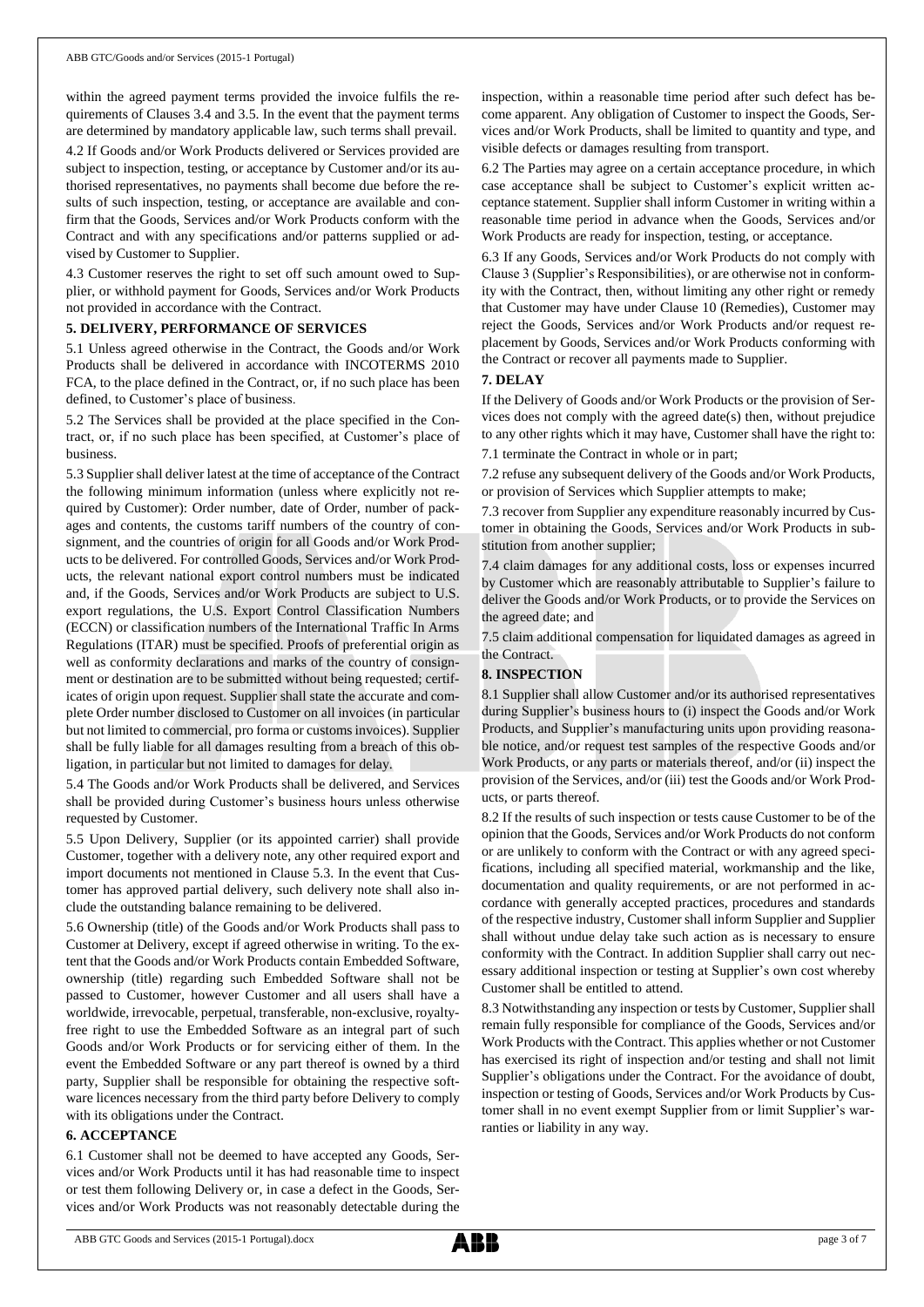#### **9. WARRANTY**

9.1 Supplier warrants that the Goods, Services and/or Work Products: 9.1.1 comply with the Contract, including all specifications, specified material, workmanship and the like, documentation and quality requirements, or in absence thereof are provided or performed in accordance with generally accepted practices, procedures and standards of the respective industry, and are fit for the purposes for which goods, services or work products of the same description or the same or similar type would ordinarily be used, and keep the functionality and performance as expected by Customer according to Supplier's information, documentation and statements;

9.1.2 are fit for any particular purpose expressly or impliedly made known to Supplier in the Contract;

9.1.3 are new and unused at the date of Delivery;

9.1.4 are free from defects and rights of third parties;

9.1.5 possess the qualities which Supplier has held out to Customer as a sample or model; and

9.1.6 comply with Clause 12 (Compliance, Integrity).

9.2 Unless otherwise agreed in the Contract, the warranty period shall be twenty four (24) months from Delivery of Goods and/or Work Products, or the acceptance of the Services.

9.3 In case of non-compliance with the warranties provided under this Clause 9, Customer shall be entitled to enforce the remedies provided in Clause 10 (Remedies) hereunder.

#### **10. REMEDIES**

10.1 In case of breach of any warranty under Clause 9 (Warranty) or if Supplier otherwise fails to comply with any of the terms of the Contract, Customer shall give notice in writing to Supplier of such breach and provide Supplier an opportunity to remedy it. If Supplier has not successfully remedied such breach within forty eight (48) hours of receiving such Customer notification or within such other remedy period agreed in writing between the Parties, Customer shall be entitled to any one or more of the following remedies at its own discretion and at Supplier's expense:

10.1.1 to give Supplier another opportunity to carry out any additional work necessary to ensure that the Contract is fulfilled;

10.1.2 to carry out (or to instruct a third party to carry out) any additional work necessary to make the Goods, Services and/or Work Products comply with the Contract;

10.1.3 to obtain prompt repair or replacement of the defective Goods, Services and/or Work Products by Goods, Services and/or Work Products conforming with the Contract without defects;

10.1.4 to refuse any further Goods, Services and/or Work Products, but without exemption from Supplier's liability for the defective Goods, Services and/or Work Products provided by Supplier;

10.1.5 to claim such damages as may have been sustained by Customer as a result of Supplier's breaches of the Contract;

10.1.6 to terminate the Contract; in such event Customer shall have no obligation to compensate Supplier for the already provided but unpaid parts of the Goods, Services and/or Work Products, and Supplier shall be obliged to pay back to Customer any remuneration received from Customer for the Goods, Services and/or Work Products, and to take back the Goods and/or Work Products at Supplier's own cost and risk. 10.2 In the event that Clauses 10.1.1, 10.1.2 or 10.1.3 apply, the entire

warranty period of Clause 9.2 shall be restarted.

10.3 The rights and remedies available to Customer and contained in the Contract are cumulative and are not exclusive of any rights or remedies available at law or in equity.

## **11. INTELLECTUAL PROPERTY**

11.1 Supplier hereby grants Customer, or undertakes to procure that Customer is granted, a worldwide, irrevocable, perpetual, transferable, non-exclusive, royalty-free licence to use the Intellectual Property Rights in the Goods, including Embedded Software, if any.

11.2 Supplier assigns herewith to Customer full ownership rights in and to any Intellectual Property in the Work Products arising from the Services for the full duration of such rights, wherever in the world enforceable. Supplier further agrees to execute, upon Customer's request and at its cost, all further documents and assignments and do all such further things as may be necessary to perfect Customer's ownership title to the Intellectual Property or to register Customer as owner of the Intellectual Property with any registry, including but not limited to governmental registration authorities or private registration organisations.

11.3 The Intellectual Property Rights in any Work Products created by or licensed to Supplier prior to the respective Contract or outside of such Contract, and any subsequent modifications to the same ("Pre-Existing Works") will remain vested in Supplier or the respective third party owner. To the extent that Pre-Existing Works are embedded in any Work Products delivered by Supplier, Customer and its Affiliates shall have a worldwide, irrevocable, perpetual, transferable, non-exclusive, royalty-free licence to use the Pre-Existing Works as part of such Work Products, including the right to further improve, develop, market, distribute, sublicense, exploit or otherwise use the Work Products containing such Pre-Existing Works. Supplier shall not be prevented or restricted from using its own know-how or its Pre-Existing Works in the course of providing the Services.

11.4 In the event the Embedded Software contains or uses Open Source Software, Supplier must specify and inform Customer in writing and prior to Delivery about all Open Source Software implemented into or used by the Embedded Software. In the event that Customer does not approve any Open Source Software components contained in or used by the Embedded Software, Supplier agrees to replace or substitute at its own cost the affected Open Source Software component(s) contained in or used by the Embedded Software with software of at least the same quality and functionality and which is accepted by Customer. 11.5 In the event that the Goods and/or Work Products (and/or the Embedded Software) delivered, or Services provided infringe any third party Intellectual Property Rights, Supplier shall, notwithstanding anything provided to the contrary or otherwise contained in the Contract, provide IPR Indemnification to Customer. The IPR Indemnification does not limit any further compensation rights of Customer. Supplier's obligation to indemnify Customer as provided under this Clause shall not apply if and to the extent the liability or damage was caused by Customer's own pre-existing Intellectual Property Rights contributed to, or implemented into the Goods, Services and/or Work Products.

11.6 If any infringement claim is made against Customer, Supplier shall at its cost, but at Customer's discretion (i) procure for Customer the right to continue using the Goods, Services and/or Work Products; (ii) modify the Goods, Services and/or Work Products so that they cease to be infringing; or (iii) replace the Goods, Services and/or Work Products so that they become non-infringing.

11.7 In the event Supplier cannot fulfil the measures requested by Customer under Clause 11.6, Customer shall be entitled to terminate the Contract and to reclaim all sums which Customer has paid to Supplier thereunder. In any event, Customer may claim compensation in accordance with Clause 11.5 for any costs, losses or damages incurred whatsoever.

## **12. COMPLIANCE, INTEGRITY**

12.1 Supplier shall provide the Goods, Services and/or Work Products in compliance with all relevant legislation, laws, rules, regulations, and codes of practice, guidance and other requirements of any relevant government or governmental agency. To the extent that such regulations are advisory rather than mandatory, the standard of compliance to be achieved by Supplier shall be in compliance with the generally accepted best practice of the relevant industry.

12.2 Supplier and its subcontractors must comply with the ABB Lists of Prohibited and Restricted Substances and with the reporting and other requirements regarding Conflict Minerals made available under **[www.abb.com](http://www.abb.com/) – Supplying – Material Compliance** or otherwise and

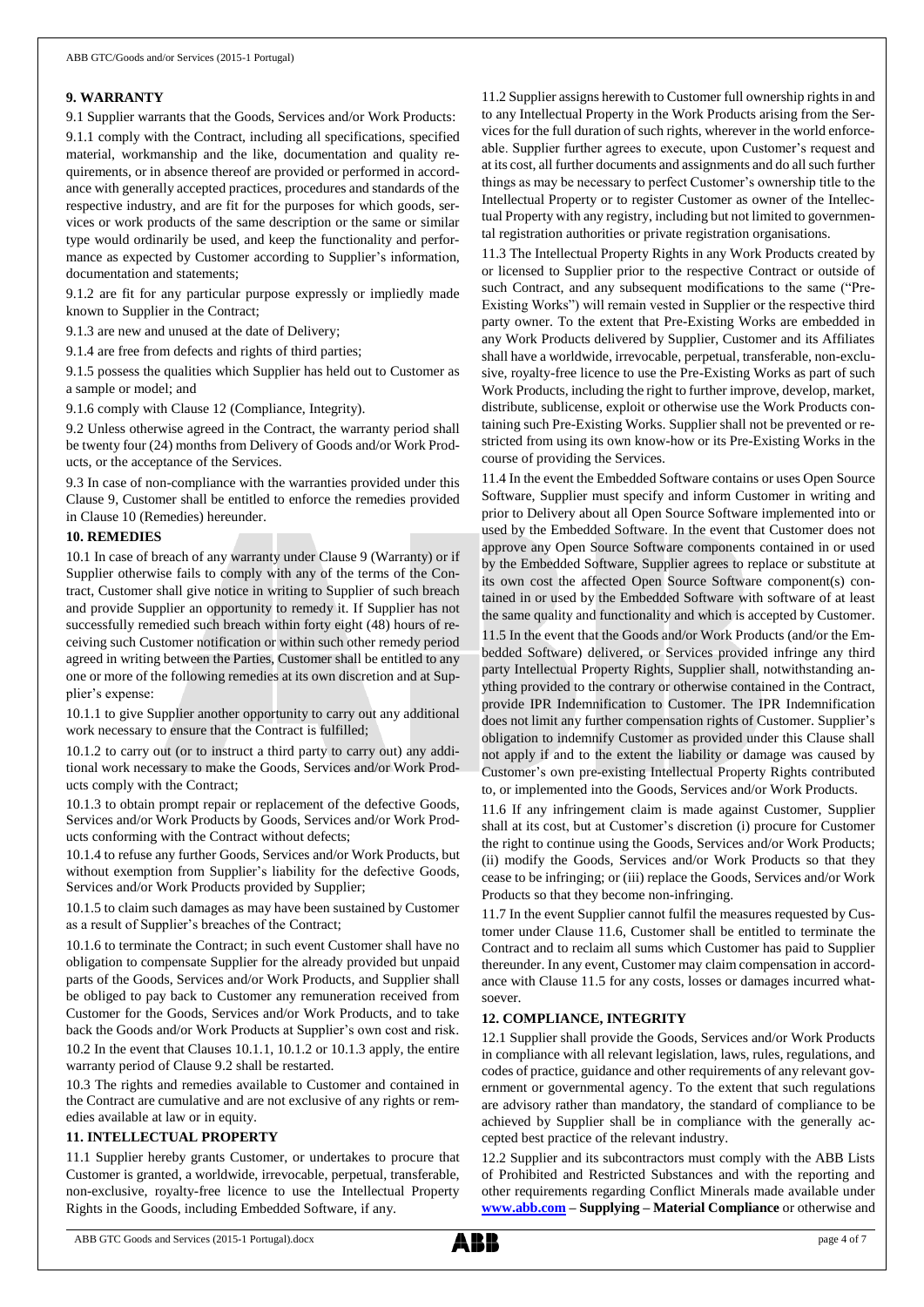shall provide Customer with respective documents, certificates and statements if requested. Any statement made by Supplier to Customer (whether directly or indirectly, e. g. where applicable via the ABB Supplier Registration and Pre-Qualification System) with regard to materials used for or in connection with the Goods, Services and/or Work Products will be deemed to be a representation under the Contract.

12.3 Supplier represents and warrants that it is knowledgeable with, and is and will remain in full compliance with all applicable trade and customs laws, regulations, instructions, and policies, including, but not limited to, securing all necessary clearance requirements, proofs of origin, export and import licenses and exemptions from, and making all proper filings with appropriate governmental bodies and/or disclosures relating to the provision of services, the release or transfer of goods, hardware, software and technology to non U.S. nationals in the U.S., or outside the U.S., the release or transfer of technology and software having U.S. content or derived from U.S. origin software or technology.

12.4 No material or equipment included in or used for the Goods, Services and/or Work Products shall originate from any company or country listed in any relevant embargo issued by the authority in the country where the Goods, Services and/or Work Products shall be used or an authority otherwise having influence over the equipment and material forming part of the Goods, Services and/or Work Products. If any of the Goods, Services and/or Work Products are or will be subject to export restrictions, it is Supplier's responsibility to promptly inform Customer in writing of the particulars of such restrictions.

12.5 Both Parties warrant that each will not, directly or indirectly, and that each has no knowledge that the other Party or any third parties will, directly or indirectly, make any payment, gift or other commitment to its customers, to government officials or to agents, directors and employees of each Party, or any other party in a manner contrary to applicable laws (including but not limited to the U. S. Foreign Corrupt Practices Act and, where applicable, legislation enacted by member states and signatories implementing the OECD Convention Combating Bribery of Foreign Officials), and shall comply with all relevant laws, regulations, ordinances and rules regarding bribery and corruption. Nothing in the Contract shall render either Party or any of its Affiliates liable to reimburse the other for any such consideration given or promised.

12.6 Supplier herewith acknowledges and confirms that Supplier has received a copy of ABB's Code of Conduct and ABB's Supplier Code of Conduct or has been provided information on how to access both ABB Codes of Conduct online under **[www.abb.com/Integrity](http://www.abb.com/Integrity)**. Supplier is obliged and agrees to perform its contractual obligations in accordance with both ABB Codes of Conduct, including but without limitation to all employment, health, safety and environmental requirements specified therein.

12.7 Any violation of an obligation contained in this Clause 12 shall be a material breach of the Contract. Either Party's material breach shall entitle the other Party to terminate the Contract with immediate effect and without prejudice to any further right or remedies under such Contract or applicable law.

12.8 Notwithstanding anything to the contrary contained in the Contract, Supplier shall, without any limitations, indemnify and hold harmless Customer from and against any liabilities, claim, proceeding, action, fine, loss, cost or damages arising out of or relating to any such violation of the above mentioned obligations and the termination of the Contract, or arising from export restrictions concealed by Supplier. With respect to export restrictions solely attributable to Customer's use of the Goods, Services and/or Work Products, the now said commitment shall only apply to the extent Supplier has knowledge of or reasonably should have been aware of such use.

## **13. CONFIDENTIALITY, DATA SECURITY, DATA PROTECTION**

#### 13.1 Supplier shall:

13.1.1 Unless otherwise agreed in writing, keep in strict confidence all Customer Data and any other information concerning Customer's or its Affiliates' business, its products and/or its technologies which Supplier obtains in connection with the Goods, Services and/or Work Products to be provided (whether before or after acceptance of the Contract). Supplier shall restrict disclosure of such confidential material to such of its employees, agents or subcontractors or other third parties as need to know the same for the purpose of the provision of the Goods, Services and/or Work Products to Customer. Supplier shall ensure that such employees, agents, subcontractors or other third parties are subject to and comply with the same obligations of confidentiality as applicable to Supplier and shall be liable for any unauthorized disclosures;

13.1.2 Apply appropriate safeguards, adequate to the type of Customer Data to be protected, against the unauthorised access or disclosure of Customer Data and protect such Customer Data in accordance with the generally accepted standards of protection in the related industry, or in the same manner and to the same degree that it protects its own confidential and proprietary information – whichever standard is higher. Supplier may disclose confidential information to "Permitted Additional Recipients" (which means Supplier's authorised representatives, including auditors, counsels, consultants and advisors) provided always that such Permitted Additional Recipients sign with Supplier a confidentiality agreement with terms substantially similar hereto or, where applicable, are required to comply with codes of professional conduct ensuring confidentiality of such information;

13.1.3 Not (i) use Customer Data for any other purposes than for providing the Goods, Services and/or Work Products, or (ii) reproduce the Customer Data in whole or in part in any form except as may be required by the respective contractual documents, or (iii) disclose Customer Data to any third party, except to Permitted Additional Recipients or with the prior written consent of Customer;

13.1.4 Install and update at its own costs required adequate virus protection software and operating system security patches for all computers and software utilized in connection with providing the Goods, Services and/or Work Products;

13.1.5 Inform Customer without delay about suspicion of breaches of data security or other serious incidents or irregularities regarding any Customer Data.

13.2 Supplier agrees that Customer shall be allowed to provide any information received from Supplier to any Affiliate of Customer. Supplier shall obtain in advance all necessary approval or consent for Customer to provide such information to Customer's Affiliates if such information is confidential for any reason or subject to applicable data protection or privacy laws and regulations.

13.3 In case the type of Customer Data affected is particularly sensitive and therefore, according to Customer's opinion, requires a separate confidentiality and non-disclosure agreement, Supplier agrees to enter into such agreement. The same applies with regard to data privacy topics which are not covered by this Clause 13 and which may require a separate data processing agreement according to applicable laws and regulations.

13.4 The obligations under this Clause 13 exist for an indefinite period of time and therefore shall survive the expiration or termination of the Contract for any reason.

#### **14. LIABILITY AND INDEMNITY**

14.1 Without prejudice to applicable mandatory law or unless otherwise agreed between the Parties, Supplier shall compensate/indemnify Customer for/from all damages and losses in connection with the Goods, Services and/or Work Products (i) for Supplier's breaches of the Contract and (ii) for any claim made by a third party (including

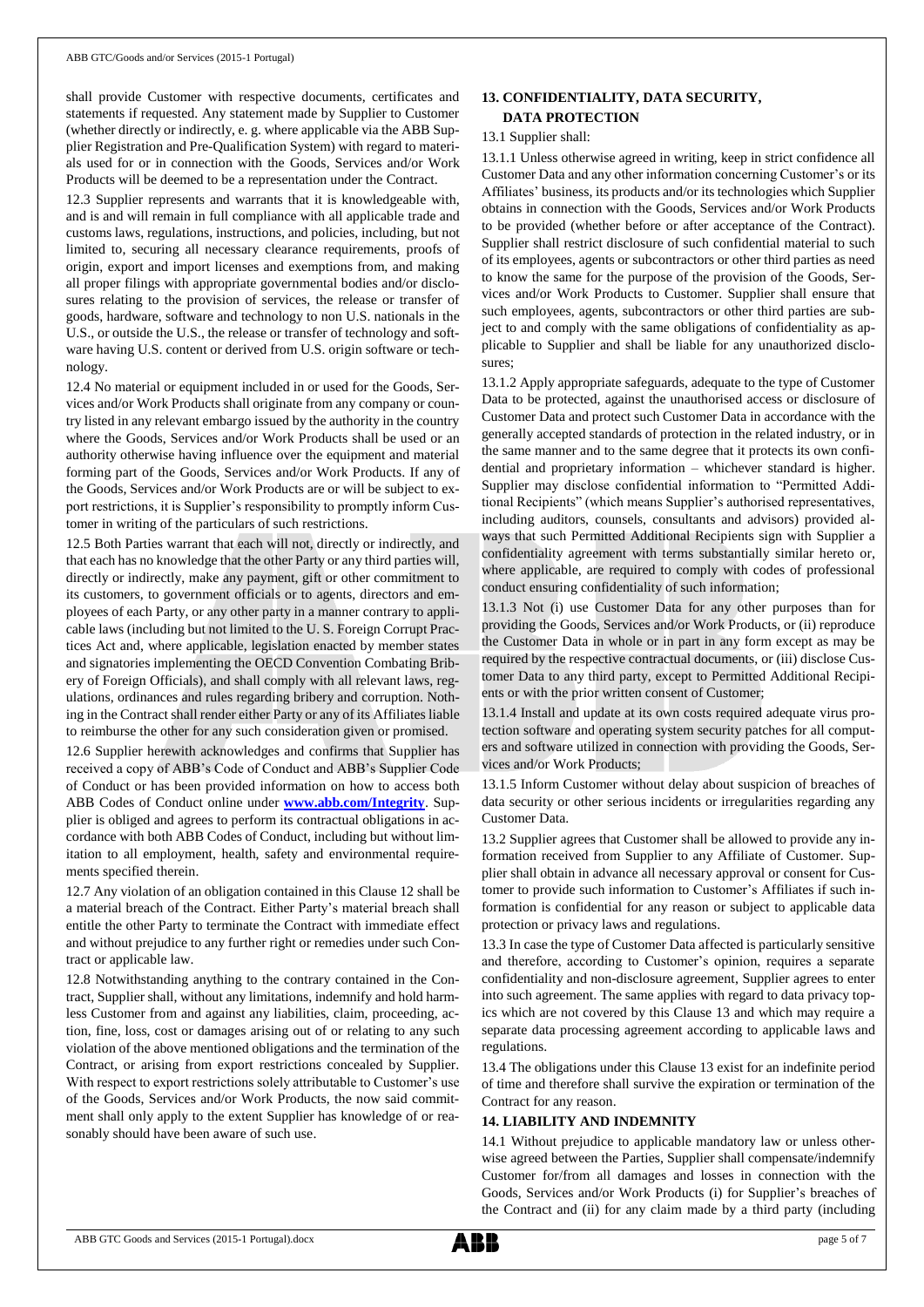employees of Supplier) against Customer in connection with the Goods, Services and/or Work Products, except for IPR Indemnification for which Clause 11 (Intellectual Property) exclusively applies, and in all cases to the extent that the respective liability, loss, damage, injury, cost or expense was caused by, relates to or arises from the Goods, Services and/or Work Products provided by Supplier and/or its subcontractors. Upon Customer's request Supplier shall defend Customer against any third party claims.

14.2 Supplier shall be responsible for the control and management of all of its employees, its suppliers and/or subcontractors, and it shall be responsible for the acts, defaults, negligence or obligations of any of its employees, suppliers and/or subcontractors, its agents, servants or workmen as fully as if they were the acts, defaults, negligence or obligations of Supplier.

14.3 The provisions of this Clause 14 shall survive any performance, acceptance or payment pursuant to the Contract and shall extend to any substituted or replacement Goods, Services and/or Work Products provided by Supplier to Customer.

14.4 Supplier shall maintain in force, and upon request provide evidence of, adequate liability insurance and statutory worker's compensation/employer's liability insurance with reputable and financially sound insurers. Nothing contained in this Clause 14 shall relieve Supplier from any of its contractual or other legal liabilities. The insured amount cannot be considered nor construed as limitation of liability.

14.5 Customer reserves the right to set off any claims under a Contract against any amounts owed to Supplier.

## **15. TERM AND TERMINATION**

15.1 A Contract between the Parties may be terminated for convenience in whole or in part by Customer upon giving Supplier thirty (30) calendar days written notice. In such event Customer shall pay to Supplier the value of the already delivered but unpaid parts of the Goods, Services and/or Work Products provided and proven direct costs reasonably incurred by Supplier for the not yet provided and unpaid Goods, Services and/or Work Products, however in no event more than the agreed price for the Goods, Services and/or Work Products under the respective Contract. No further compensation shall be due to Supplier. Compensation for any expenditures made with regard to Goods, Services and/or Work Products not yet provided shall be expressly excluded.

15.2 In the event of Supplier's breach of the Contract, Customer shall be entitled to terminate the Contract if Supplier fails to take adequate action to remedy a breach within 48 hours as requested by Customer in accordance with Clause 10.1. In such event, Customer shall have no obligation to compensate Supplier for the already delivered but unpaid parts of the Goods, Services and/or Work Products provided and Supplier shall be obliged to pay back to Customer any remuneration received from Customer for the Goods, Services and/or Work Products and to take back the Goods and/or Work Products at its (Supplier's) own cost and risk.

15.3 Customer shall have the right to terminate the Contract with immediate effect forthwith by notice in writing to Supplier in the event that an interim order is applied for or made, or a voluntary arrangement approved, or a petition for a bankruptcy order is presented or a bankruptcy order is made against Supplier or any circumstances arise which entitle the court or a creditor to appoint a receiver, administrative receiver or administrator or to present a winding-up petition or make a winding-up order or other similar or equivalent action is taken against or by Supplier by reason of its insolvency or in consequence of debt.

15.4 Upon termination Supplier shall immediately and at Supplier's expense safely return to Customer all respective Customer property (including any Customer Data, documentation, and retransfer/transfer of applicable Intellectual Property) and Customer information then in Supplier's possession or under Supplier's control and provide Customer with the complete information and documentation about the already supplied Goods, Services and/or Work Products or the respective parts thereof.

## **16. FORCE MAJEURE**

16.1 Neither Party shall be liable for any delay in performing or for failure to perform its obligations under a Contract if the delay or failure results from an event of "Force Majeure". For clarification, Force Majeure means an event that was not foreseeable by the affected Party at the time of execution of the respective Contract, is unavoidable and outside the reasonable control of the affected Party, and for which the affected Party is not responsible, provided such event prevents the affected Party from performing its obligations under the respective Contract despite all reasonable efforts, and the affected Party provides notice to the other Party within five (5) calendar days from occurrence of the respective event of Force Majeure.

16.2 If an event of Force Majeure occurs which exceeds thirty (30) calendar days, either Party shall have the right to terminate the relevant Contract forthwith by written notice to the other Party without liability to the other Party. Each Party shall use its reasonable endeavours to minimise the effects of any event of Force Majeure.

## **17. ASSIGNMENT AND SUBCONTRACTING**

17.1 Supplier shall neither assign, nor subcontract, transfer, nor encumber the Contract, nor any parts thereof (including any monetary receivables from Customer) without prior written approval of Customer.

17.2 Customer may at any time assign, transfer, encumber, subcontract or deal in any other manner with all or any of its rights under the Contract to any of its own Affiliates.

## **18. NOTICES**

Any notice shall be given by sending the same by registered mail, courier, fax or by e-mail to the address of the relevant Party as stated in the Contract or to such other address as such Party may have notified in writing to the other for such purposes. E-mail and fax expressly require written confirmation issued by the receiving Party. Electronic read receipts may not under any circumstances be deemed as confirmation of notice. Electronic signatures shall not be valid, unless expressly agreed in writing by the Parties.

## **19. WAIVERS**

Failure to enforce or exercise, at any time or for any period, any term of the Contract does not constitute, and shall not be construed as, a waiver of such term and shall not affect the right later to enforce such term or any other term herein contained.

## **20. GOVERNING LAW AND DISPUTE SETTLEMENT**

20.1 The Contract (including, but not limited to the ABB GTC/Goods and/or Services) shall be governed by and construed in accordance with the laws of the country (and/or the state, as applicable) of Customer's legal registration, however under exclusion of its conflict of law rules and the United Nations Convention on International Sale of Goods.

20.2 For domestic dispute resolution matters, whereby Customer and Supplier are registered in the same country, any dispute or difference arising out of or in connection with the Contract, including any question regarding its existence, validity or termination or the legal relationships established thereby, which cannot be settled amicably, shall be submitted to the jurisdiction of the competent courts at Customer's place of registration, unless other courts or arbitration are agreed in writing between the Parties.

20.3 For cross border dispute resolution matters whereby Customer and Supplier are registered in different countries, unless agreed otherwise in writing between the Parties, any dispute or difference arising out of or in connection with the Contract, including any question regarding its existence, validity or termination or the legal relationships established thereby, which cannot be settled amicably, shall be finally settled under the Rules of Arbitration of the International Chamber of Commerce by three arbitrators appointed in accordance with the said Rules. The place of arbitration shall be the location where Customer is registered, unless